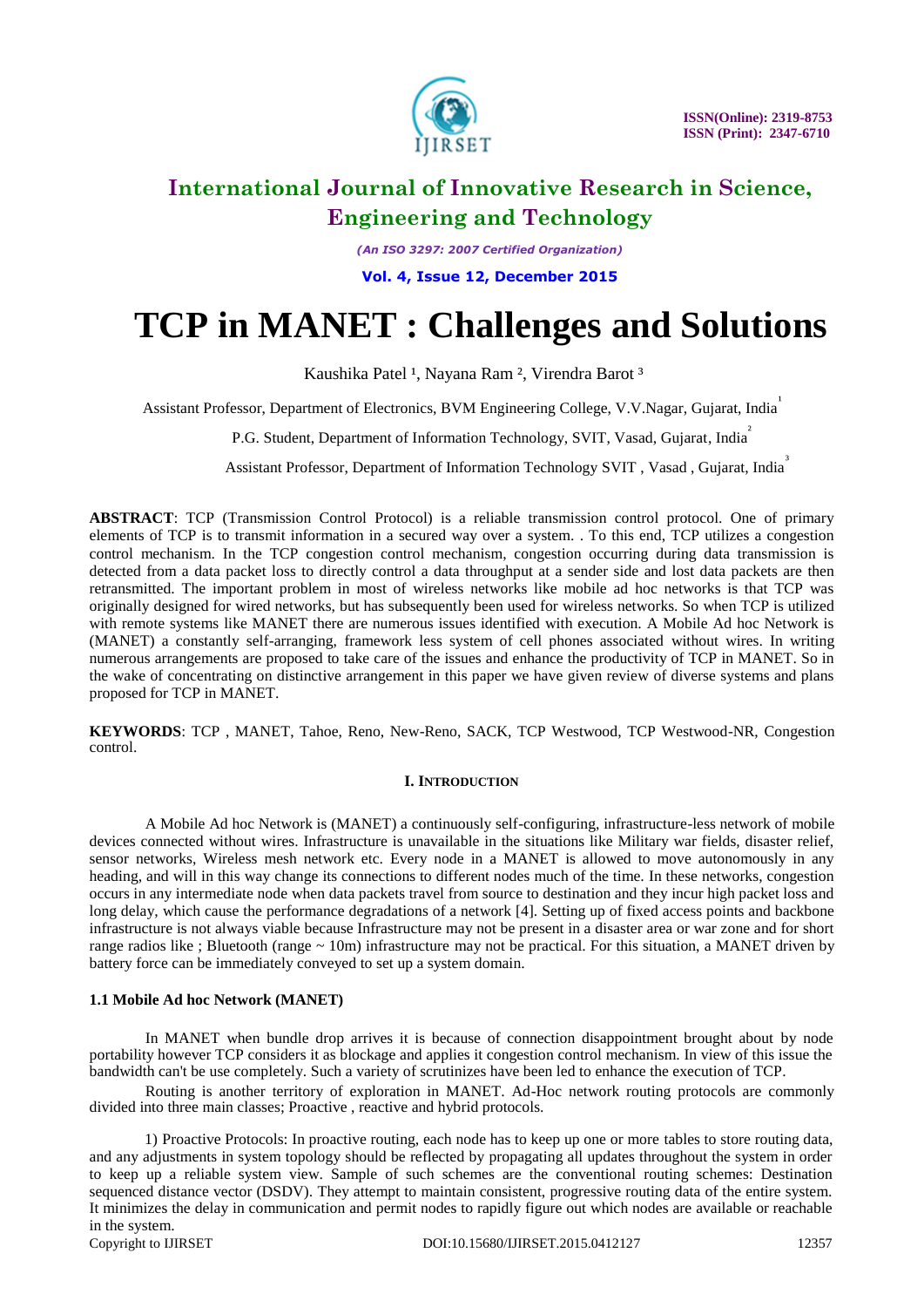

*(An ISO 3297: 2007 Certified Organization)*

### **Vol. 4, Issue 12, December 2015**

2) Reactive protocols: Reactive routing is otherwise called on-demand routing protocol since they don't keep up routing data or routing action at the system nodes preceding to communication. On the off chance that a node needs to send a packet to another node then this protocol scans for the route in an on-demand way and builds up the connection so as to transmit and get the packet. The route discovery happens by flooding the route ask for packets all through the system. Illustrations of reactive routing protocols are the Ad-hoc On-demand Distance Vector routing (AODV) and Dynamic Source Routing (DSR).

3) Hybrid Protocols: They presents a hybrid model that joins receptive and proactive routing protocols. The Zone Routing Protocol (ZRP) is a hybrid routing protocol that partitions the system into zones. ZRP gives a various levelled architecture where every nodes needs to keep up extra topological data requiring additional memory.

Numerous examinations have been done to enhance the execution of TCP at network layer by enhancing the routing strategy. In this way, there is extension to enhance the execution of TCP at transport layer. So next , presentation of TCP in MANET is given.

### **II.TRANSMISSION CONTROL PROTOCOL (TCP)**

TCP is a protocol used for transmission of data between nodes connected to a network together with IP (Internet Protocol). One of primary elements of TCP is to transmit information in a secured way over a system. To this end, TCP utilizes a congestion control mechanism. In the TCP congestion control mechanism, congestion occurring during data transmission is detected from a data packet loss to directly control a data throughput at a sender side and lost data packets are then retransmitted.FIG. 1 illustrates a change in the throughput depending on a conventional Slow-Start/Congestion Avoidance algorithm [21].



FIG. 1 : Conventional Slow-Start/Congestion Avoidance algorithm[21]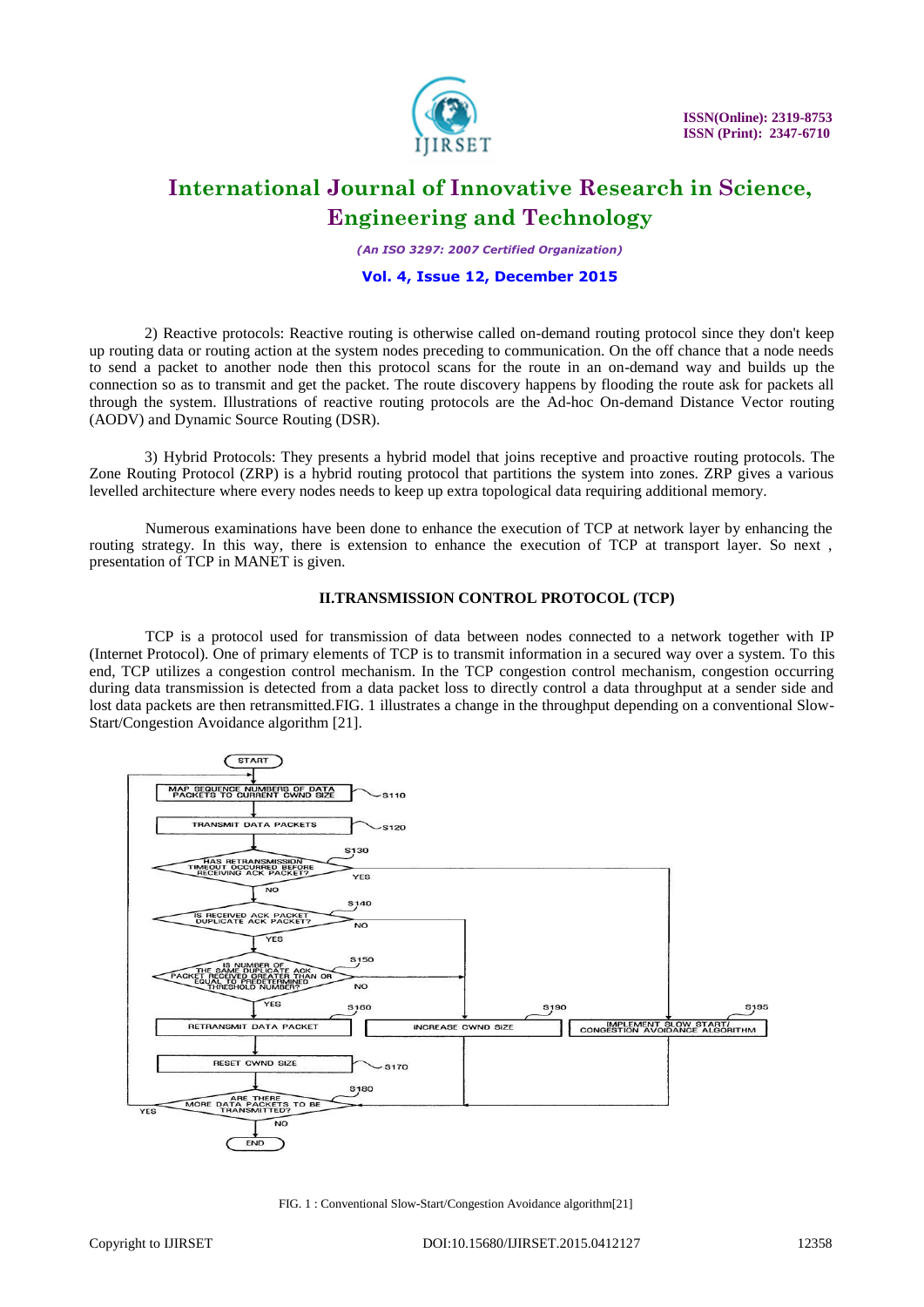

*(An ISO 3297: 2007 Certified Organization)*

### **Vol. 4, Issue 12, December 2015**

A congestion window (abbreviated as "CWND") size is initialized to one TCP segment at the time when the TCP of a sending network apparatus initiates transmission of data packets. The TCP segment is incremented by one (1) for every acknowledgement (ACK) packet received from a receiving network apparatus. Accordingly, the CWND size is increased exponentially, as labelled **110** in FIG. 1, which is called a slow-start algorithm[21].

However, if an ACK packet for the transmitted data packet is not received, the TCP waits for a retransmission timeout, labeled **170**. If no ACK packet is received until the retransmission timeout **170** occurs, the TCP considers that congestion occurs in the network. In this case, the TCP sets a slow-start threshold (SSTHRESH) to a value SSTHRESH**1**, labeled **150**, the value being a half the CWND size set immediately before the retransmission timeout. In addition, the TCP sets the CWND size to one (1) TCP segment and transmits data packets subsequently transmitted after the lost data packet using a slow-start algorithm, labeled **120**[21].

If the CWND size reaches the SSTHRESH**1 150** during transmission using the slow-start algorithm, the TCP performs transmission using a congestion avoidance algorithm, labelled **130**, in which CWND is linearly increased, in consideration of congestion of the network. Thereafter, if no ACK packet is received once again and there occurs a retransmission timeout, labelled **180**, the TCP sets the slow-start threshold (SSTHRESH) to a value SSTHRESH**2**, labelled **160**, the value being a half the CWND size set immediately before occurrence of the retransmission timeout, sets the CWND size to 1 TCP segment, and a low-start algorithm, labelled **140**, is started again[21].

Congestion Control is the heart of TCP. To enhance the execution of TCP in remote systems like MANET different congestion control policies for TCP variations are given which are talked about next.

### **2.1 Tahoe TCP**

Current TCP executions contain various algorithms went for controlling system congestion while keeping up good user throughput. Early TCP executions took after ago-back- N model utilizing cumulative positive acknowledgement and requiring a retransmit timer expiration to re-send information lost during transport. These TCPs did little to minimize system congestion. The Tahoe TCP execution included various new algorithms and refinements to prior implementation. The new algorithms incorporate Slow-Start, Congestion Avoidance, and Fast Retransmit [14]. The refinements incorporate a change to the round-trip time estimator used to set retransmission timeout values. The sum total of what alterations have been depicted somewhere else [14,15]. The Fast Retransmit algorithm is of exceptional enthusiasm for this paper in light of the fact that it is changed in consequent variants of TCP. With Fast Retransmit, in the wake of accepting a little number of duplicate acknowledgement for the same TCP fragment (dup ACKs), the information sender deduces that a packet has been lost and retransmits the packer without waiting for a retransmission timer to expire, prompting higher channel usage and connection throughput[10].

### **2.2 Reno TCP**

The Reno TCP execution held the improvements joined into Tahoe, yet altered the Fast Retransmit operation to incorporate Fast Recovery [11]. The new algorithms keeps the communication way ("pipe") from going void after Fast Retransmit, in this way avoiding need to Slow-Start to re-fill it after a single packet loss. Fast Recovery works by assuming each dup ACK got speaks to a single packet having left the pipe. In this manner, amid Fast Recovery the TCP sender has the capacity make keen assessments of the amount of outstanding data. Fast Recovery is entered by a TCP sender subsequent to accepting a initial threshold of dup ACKs. This threshold, normally known as *tcprexmtthresh,* is by and large set to three. Once the threshold of dup ACKs is gotten, the sender retransmits one packet and decreases its congestion window by one half. Rather than slow- starting, as is performed by a Tahoe TCP sender, the Reno sender utilizes extra incoming dup ACKs to clock subsequent outgoing packets.

Copyright to IJIRSET 12359 DOI:10.15680/IJIRSET.2015.0412127 12359 In Reno, the sender' s usable window gets to be min (*awin, cwnd+ndup*) where *awin* is the receiver's advertised window, *cwnd* is the sender' s congestion window, and *ndup* is kept up at 0 until the number of dup ACKs comes to *tcprexmtthresh*, and from that point tracks the number of duplicate ACKs. Hence, amid Fast Recovery the sender "inflates" its window by the number of dup ACKs it has gotten, by perception that each dup ACK shows some packets has been expelled from the system and is currently cached at the receiver. After entering Fast Recovery and retransmitting a single packet, the sender viably holds up until a half a window of dup ACKs have been gotten, and after that sends another packet for each extra dup ACK that is gotten. Upon receipt of an ACK for new information (called a "recuperation ACK"), the sender leaves Fast Recovery by *ndup* setting to 0 . Reno's Fast Recovery algorithm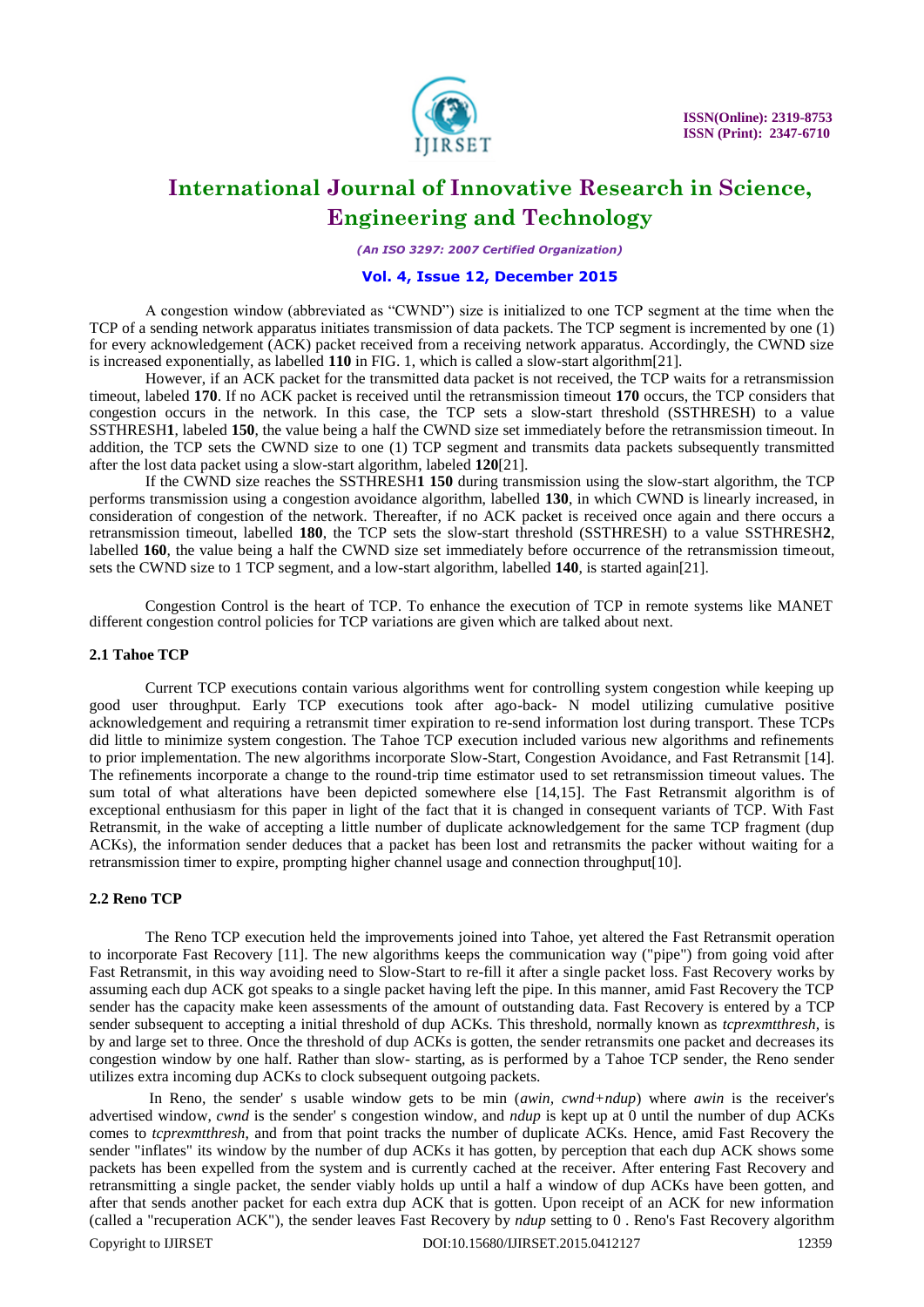

*(An ISO 3297: 2007 Certified Organization)*

### **Vol. 4, Issue 12, December 2015**

is upgraded for the situation when a single packet is dropped from a window of information. The Reno sender retransmits at most one dropped packet for each round-trip time. Reno essentially enhances the conduct of Tahoe TCP when a single packet is dropped from a window of information, yet can experience the ill performance issues when various packets are dropped from a window of data[10].

### **2.3 New-Reno TCP**

The New-Reno TCP in incorporates a little change to the Reno algorithm at the sender that dispenses with Reno's sit tight for a retransmit timer when multiple packets are lost from a window [12,13]. The change concerns the sender' s conduct amid Fast Recovery when a partial ACK is gotten that acknowledges some yet not all of the packets that were remarkable toward the begin of that Fast Recovery period. In Reno, partial ACKs take TCP out of Fast Recovery by "deflating" the usable window back to the size of the congestion window. In New-Reno, partial ACKs don't take TCP out of Fast Recovery. Rather, partial ACKs got amid Fast Recovery are dealt with as a sign that the packets quickly taking after the acknowledged packets in the sequence space has been lost, and ought to be retransmitted. In this manner, when various packets are lost from a single window of information, New-Reno can recuperate without a retransmission timeout, retransmitting one lost packet for each round-trip time until all the the lost packets from that window have been retransmitted. New-Reno stays in Fast Recovery until all the information exceptional when Fast Recovery was started has been acknowledged [10].

### **2.4 SACK TCP**

The SACK alternative takes after the arrangement in [16]. From [16], the SACK alternative field contains various SACK blocks, where every SACK block reports a non-contiguous set of information that has been gotten and queued. The first block in a SACK alternative is required to report the information recipient' s most as of late got segment, and the extra SACK blocks rehash the most as of late reported SACK blocks [16]. In these simulations every SACK alternative is accepted to have space for three SACK blocks. At the point when the SACK alternative is utilized with the Timestamp choice determined for TCP Extensions for High Performance [17], then the SACK choice has space for just three SACK blocks [16]. In the event that the SACK choice were to be utilized with both the Timestamp choice and with T/(TCP Extensions for Transactions) [18], the TCP alternative space would have space for just two SACK blocks.

The congestion control algorithms actualized in SACK TCP are a preservationist expansion of Reno's congestion control, in that they utilize the same algorithms for expanding and diminishing the congestion window, and roll out insignificant improvements to the next congestion control algorithms. Adding SACK to TCP does not change the fundamental underlying congestion control algorithms. The SACK TCP usage protects the properties of Tahoe and Reno TCP of being hearty in the presence of out-of-request packets, and uses retransmit timeouts as the recovery technique for final resort. The fundamental contrast between the SACK TCP execution and the Reno TCP implementation is in the conduct when multiple packets are dropped from one window of information.

As in Reno, the SACK TCP usage enters Fast Recovery when the information sender gets *tcprexmtthresh* duplicate acknowledgement. The sender retransmits a packet and slices the congestion window down the middle. Amid Fast Recovery, SACK keeps up a variable called pipe that speaks to the assessed number of packets outstanding in the path. (This contrasts from the mechanisms in the Reno execution.) The sender just sends new or retransmitted information when the assessed number of packets in the path is less than the congestion window. The variable pipe is augmented by one when the sender either sends new packet or retransmits an old packet. It is decremented by one when the sender gets a dup ACK packet with a SACK choice reporting that new information has been gotten at the receiver[10].

### **2.5 TCP Westwood**

Copyright to IJIRSET 12360 DOI:10.15680/IJIRSET.2015.0412127 12360 In TCP Westwood the sender constantly computes the connection Bandwidth Estimate (BWE) which is characterized as the offer of bottleneck bandwidth utilized by the connection. Along these lines, BWE is equivalent to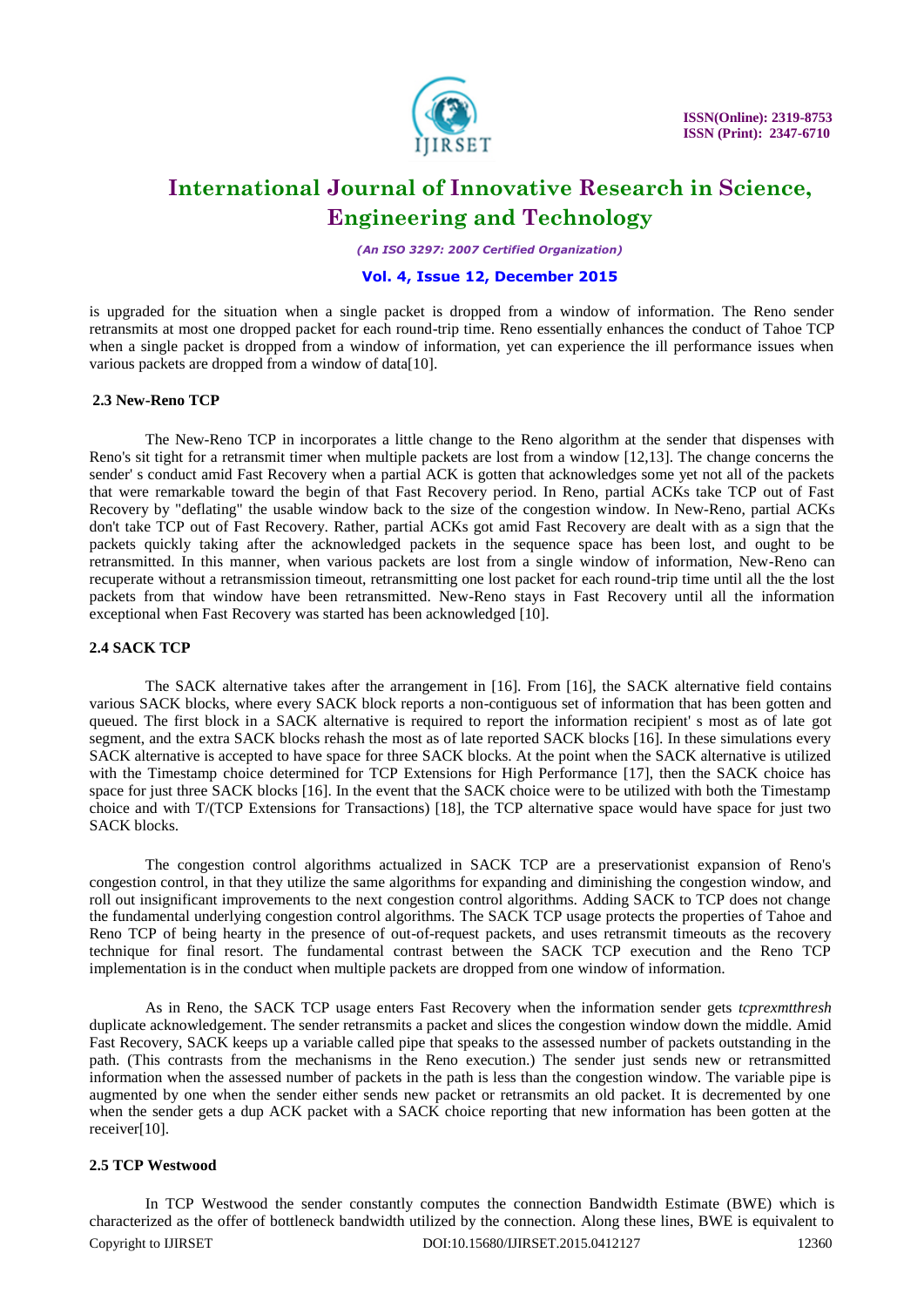

*(An ISO 3297: 2007 Certified Organization)*

### **Vol. 4, Issue 12, December 2015**

the rate at which information is conveyed to the TCP receiver. The estimate is depends on the rate at which ACKs are gotten and on their payload. After a packet misfortune sign , (ie, reception of 3 duplicate ACKs, or timeout expiration). , the sender resets the congestion window and the slow start threshold taking into account BWE. All the more definitely, *cwin*=BWE x RTT[19].

#### **2.6 TCP Westwood-NR**

The issue with TCP Westwood is that it excludes the router"s buffer size. Accordingly, alterations done to execute TCP Westwood-NR are practically identical to the ones actualized in the move from TCP Reno to TCP New reno. TCP WNR was expected to enhance execution under irregular or sporadic losses. This rendition was tried through simulation and demonstrated impressive addition as far as through-put in all situations.

### **III.ISSUES OF MANET WITH TCP**

TCP is a reliable connection oriented end-to-end convention which is utilized as a part of MANET for congestion control. Principle issue in TCP is that the sender expects that packet loss is happened in view of system congestion. Yet, this is not generally valid for MANETs. Since in MANET the packet drop is for the most part on account of connection failure not in view of congestion. Be that as it may, TCP takes it as congestion and applies its congestion control mechanism and declines the congestion window. So the most extreme data transmission cannot be use. In MANET, packets may be lost because of multipath fading, Doppler shift, buffer overflow, link-layer contention and channel errors. Be that as it may, the current TCP algorithms consider packet loss as congestion because of buffer overflow and call congestion control strategy independent of the above cases.

The Transmission Control Protocol (TCP) was initially intended for wired systems, yet has therefore been utilized for remote systems. For remote systems, throughput is a component of the window size parameter, which generally characterizes the number of bytes that can be sent at one time, and the Round Trip Time (RTT) for a packet. For instance, most extreme throughput may be equivalent to (MAX Window Size)/RTT. As remote systems keep on offering bigger peak data rates, a requirement for a bigger TCP window size exists. Then again, a bigger window size may bring about wasted radio resources.

In traditional telecommunication or data communication systems, conveying nodes build up end-to-end sessions using conventions such as TCP. At the point when a source node transmits a packet to a destination node, it likewise sets a clock to open an acknowledgment period, in light of a TCP-particular algorithms for packet traffic attributes, amid which the destination node must acknowledge right receipt of the packet. On the off chance that the source node does not get an acknowledgment from the destination node before the clock lapses, the timer issues a time out, the packet is resolved to be lost, and the source node must retransmit the packet to the destination node[22].

A lot of research is being carried out in the area of congestion control, routing of packets, modification of standard TCP protocol, designing of new routing protocol exclusively for MANET.

#### **IV.RELATED WORK**

Jiwei Chen and Mario Gerla say TCP does not always get throughput gain by delaying unlimited acks. The maximal TCP throughput is achieved at a certain delay window that balances decreasing ack flow and burst loss. Thus, we introduced two novel adaptive delayed ack mechanisms compatible with TCP called TCP-DCA, based on the path hop length and/or end-to-end delay, to maximize the TCP performance for MANET and hybrid networks. Our proposed schemes are shown to have superior performance in static networks (wireless or hybrid wired/wireless networks). Jiwei Chen and Mario Gerla also demonstrated better TCP performance with our proposed mechanisms over different routing protocols in mobile ad hoc networks.

Copyright to IJIRSET **DOI:10.15680/IJIRSET.2015.0412127** 12361 According to Zvi Rosberg and John Matthews although the congestion control of each TCP version aims to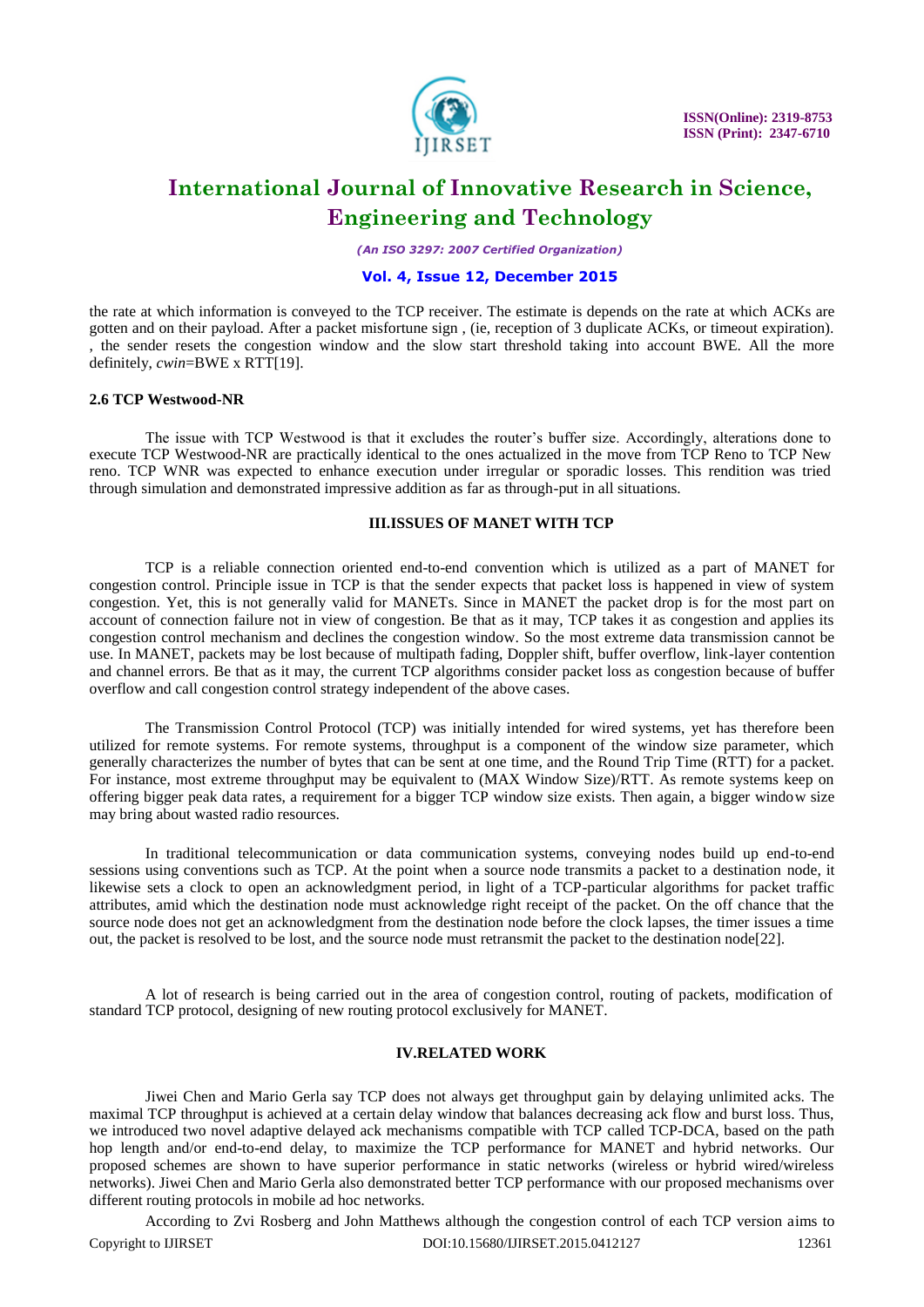

*(An ISO 3297: 2007 Certified Organization)*

### **Vol. 4, Issue 12, December 2015**

achieve fair rates in isolation, the actual rates in a mixed environments (of UDP and multiple variants of TCP congestion controls) is far from being fair. Zvi Rosberg and John Matthews comprise a network rate management protocol (RMP) that controls the rate of all flows (at an aggregate level based on routes) subject to QoS requirements. The RMP control also facilitates a new TCP sliding-window congestion control based on the fair target rates computed by the RMP. Each non-TCP aggregate flow is policed by its respective edge router and each TCP flow adapts its window size as to achieve the RMP suggested fair target rate.

Author [3] says Pump slowly, fetch quickly (PSFQ) is a hop-by-hop downstream transport protocol which is reliable, scalable and robust. It uses NACK-based loss detection and notification, and local retransmission for loss recovery and is basically designed for retasking / reprogramming application which requires 100% packet reliability in downstream direction. Author provides an improved PSQF which works better than original PSFQ in terms of error tolerance and average latency.

T. Senthil Kumaran , V. Sankaranarayanan says in MANETs congestion occurs in any intermediate node when data packets travel from source to destination and they incur high packet loss and long delay, which cause the performance degradations of a network. [4] proposes an early congestion detection and adaptive routing in MANET called as EDAPR. Initially EDAPR constructs a NHN (non-congested neighbours) neighbours list and finds a route to a destination through an NHN node. All the primary path nodes periodically calculate its queue status at node level. While using early congestion detection technique, node detects congestion that is likely to happen and sends warning message to NHN nodes. The ancestor NHN node is aware of this situation and finds an alternate path to a destination immediately by applying adaptive path mechanism. Thus, EDAPR improves performance in terms of reducing delay, routing overhead and increases packet delivery ratio without incurring any significant additional cost.

According to Sangtae Ha and Injong Rhee Standard slow start does not work well under large bandwidthdelay product (BDP) networks. Sangtae Ha and Injong Rhee suggest a new slow start algorithm, called Hybrid Start (HyStart), that finds a ""safe"" exit point for slow start at which it can terminate and safely advance to the congestion avoidance phase without causing heavy packet loss. HyStart uses ACK trains and RTT delay samples to detect whether (1) the forward path is congested or (2) the current size of the congestion window has reached the available capacity of the forward path. HyStart is a plugin to TCP senders and requires no change on TCP receivers.

The primary objective of congestion control is to best utilize the available network resources and keep the load below the capacity says T. Senthilkumaran and V. Sankaranarayanan. The congestion control techniques to deal with TCP have been found inadequate to handle congestion in ad hoc networks, because ad hoc networks involve special challenges like high mobility of nodes and frequent changes of topology. Author proposes a method for dynamic congestion detection and control routing (DCDR) in ad hoc networks based on the estimations of the average queue length at the node level. Using the average queue length, a node detects the present congestion level and sends a warning message to its neighbors. The neighbors then attempt to locate a congestion-free alternative path to the destination. This dynamic congestion estimate mechanism supporting congestion control in ad hoc networks ensures reliable communication within the MANET. New delay-based congestion control mechanisms like Caia-HamiltonDelay(CHD) or Caia Delay-Gradient(CDG) are becoming popular due to their effectiveness even over wireless links according to Satoshi Utsumi and Salahuddin. CHD and CDG are designed to be have friendly with conventional TCP New Reno flows. However, due to their delay- based window update mechanisms ,CHD or CDG performance is often vulnerable to th eco-existing aggressive TCP New Reno flows. In addition ,in case of CHD ,it is practically very difficult to choose the optimum values of tuning parameters with a view to ensuring the expected performance.

Satoshi Utsumi and Salahuddin therefore propose a new mechanism to overcome the issues that is Wireless Friendly Congestion Control (WFCC). Which objective is to devise a congestion control scheme that is (i) friendly with TCP New Reno flows over wireless links when deployed together, (ii)free from delicate operational parameters and (iii) robust against link errors under a wide range of network buffer space says Satoshi Utsumi and Salahuddin.

Min Wang and Junfeng Wang observed that TCP variants could not be automatically chosen according to the lower network environments . So Min Wang and Junfeng Wang implement an adaptive congestion control framework (ACCF), which can automatically transition among existing congestion control mechanisms according to the change of the network status. It can switch the congestion control approaches between the delay-based ones and the loss-based ones according to the network status.

Shahin Mahdizadeh Aghdam and Mohammad Khansari propose a new content-aware cross layer WMSN Congestion Control Protocol (WCCP) by considering the characteristics of multimedia content. WCCP employs a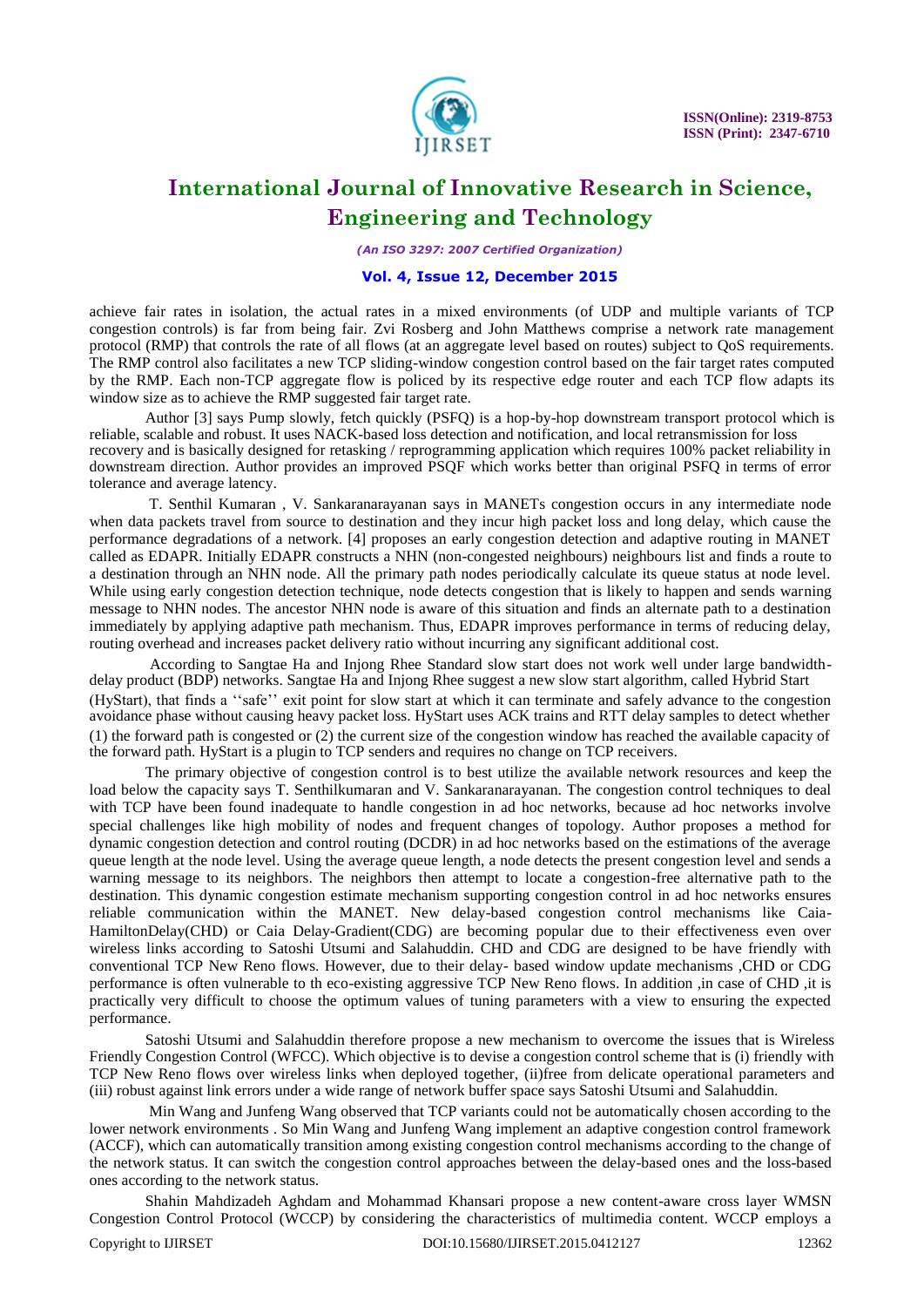

*(An ISO 3297: 2007 Certified Organization)*

#### **Vol. 4, Issue 12, December 2015**

Source Congestion Avoidance Protocol (SCAP) in the source nodes, and a Receiver Congestion Control Protocol (RCCP) in the intermediate nodes. SCAP uses Group of Picture (GOP) size prediction to detect congestion in the network, and avoids congestion by adjusting the sending rate of source nodes and distribution of the departing packets from the source nodes. In addition, RCCP monitors the queue length of the intermediate nodes to detect congestion in both monitoring and event-driven traffics. Moreover, to improve the received video quality in base stations, WCCP keeps the I-frames and ignores the other less important frame types of compressed video, in the congestion situations says Shahin Mahdizadeh Aghdam and Mohammad Khansari.

#### **V. CONCLUSION**

From the study about TCP in MANET it is reason that TCP is initially proposed for wired system so when it is utilized for remote system like MANET issues happens identified with its execution. Numerous variations have likewise been proposed to enhance the execution like Tahoe, Reno, New-Reno, SACK and TCP Westwood. In this paper diverse variations of TCP have been concentrated on. Likewise different methods and plans to enhance the execution of the TCP in MANETs are reviewed.

### **VI.SCOPE OF IMPLEMENTATION**

Congestion control algorithm is the primary piece of TCP. As remote systems keep on offering bigger peak data rates, a requirement for a bigger TCP window size exists. On the other hand, a bigger window size may bring about wasted radio resources. So we can attempt to enhance the CWND parameter of congestion control mechanism.

The issue with TCP Westwood is that it excludes the router"s buffer size. So there is degree to discover answer for enhance its execution. At the point when a source node transmits a packet to a destination node, it additionally sets a timer to open an acknowledgment period, taking into account a TCP algorithm for packet traffic characteristics, amid which the destination node must acknowledge right receipt of the packet. On the off chance that the source node does not get an acknowledgment from the destination node before the clock lapses, the clock issues a time out, the packet is resolved to be lost, and the source node must retransmit the packet to the destination node. In this manner, the RTT(Round Trip Time) can likewise be an essential parameter to enhance the execution of TCP. Work can likewise been done to attempt discover answer weather the packet loss is due to congestion or link failure which is the case of wireless networks.

#### **REFERENCES**

[1] Jiwei Chen , Mario Gerla, Yeng Zhong Lee, M.Y. Sanadidi "TCP with delayed ack for wireless networks" : Ad Hoc Networks 6 (2008) 1098– 1116, Science Direct, 2007

[2] Zvi Rosberg , John Matthews , Moshe Zukerman , "A network rate management protocol with TCP congestion control and fairness for all", Computer Networks 54 (2010) 1358–13742009, Science Direct,2009

[3] Chirag K. Rupani , Trilok C. Aseri , "An improved transport layer protocol for wireless sensor networks" : Computer Communication 34(2011) 758-764, Science Direct , 2011

[4] T. Senthil Kumaran , V. Sankaranarayanan, " Early congestion detection and adaptive routing in MANET": Egyptian Informatics Journal (2011) 12, 165–175, Science Direct, 2011

[5] Sangtae Ha , Injong Rhee ,"Taming the elephants: New TCP slow start": Computer Networks 55 (2011) 2092–2110 , Science Direct ,2011

[6] T. Senthilkumaran a, V. Sankaranarayanan "Dynamic congestion detection and control routing in ad hoc networks" : Journal of King Saud University – Computer and Information Sciences (2013) 25, 25–34, Science Direct ,2013

[7] Satoshi Utsumi , Salahuddin Muhammad Salim Zabir ,"A new high-performance TCP friendly congestion control over wireless networks" :

Journal of Network and Computer Applications 41 (2014) 369–378, Science Direct, 2014 [8] Min Wang , Junfeng Wang, Sunyoung Han," Adaptive congestion control framework and a simple implementation on high bandwidth-delay product networks" : Computer Networks 64 (2014) 308–321 , Science Direct , 2014

[9] Shahin Mahdizadeh Aghdam , Mohammad Khansari , Hamid R. Rabiee , Mostafa Salehi ,"WCCP: A congestion control protocol for wireless multimedia communication in sensor networks" :Ad Hoc Networks 13 (2014) 516–534 ,Science Direct ,2014

[10] Kevin Fall and Sally Floyd , "Simulation-based Comparisons of Tahoe, Reno, and SACK TCP"

[11] V. Jacobson. "Congestion Avoidance and Control,". *SIGCOMM Symposium on Communications Architectures and Protocols*, pages 314–329, 1988. An updated version is available vi[a ftp://ftp.ee.lbl.gov/papers/congavoid.ps.Z.](ftp://ftp.ee.lbl.gov/papers/congavoid.ps.Z) 

[12] J. Hoe. "Start-up Dynamics of TCP's Congestion Control and Avoidance Schemes,". Jun. 1995. Master's thesis, MIT.

[13] D.D. Clark and J. Hoe. "Start-up Dynamics of TCP's Congestion Control and Avoidance Schemes,". Technical report, Jun. 1995. Presentation to the Internet End-to- End Research Group, cited for acknowledgement purposes only.

[14] V. Jacobson. "Congestion Avoidance and Control,". *SIGCOMM Symposium on Communications Architectures and Protocols*, pages 314–329, 1988. An updated version is available via ftp://ftp.ee.lbl.gov/papers/congavoid.ps.Z